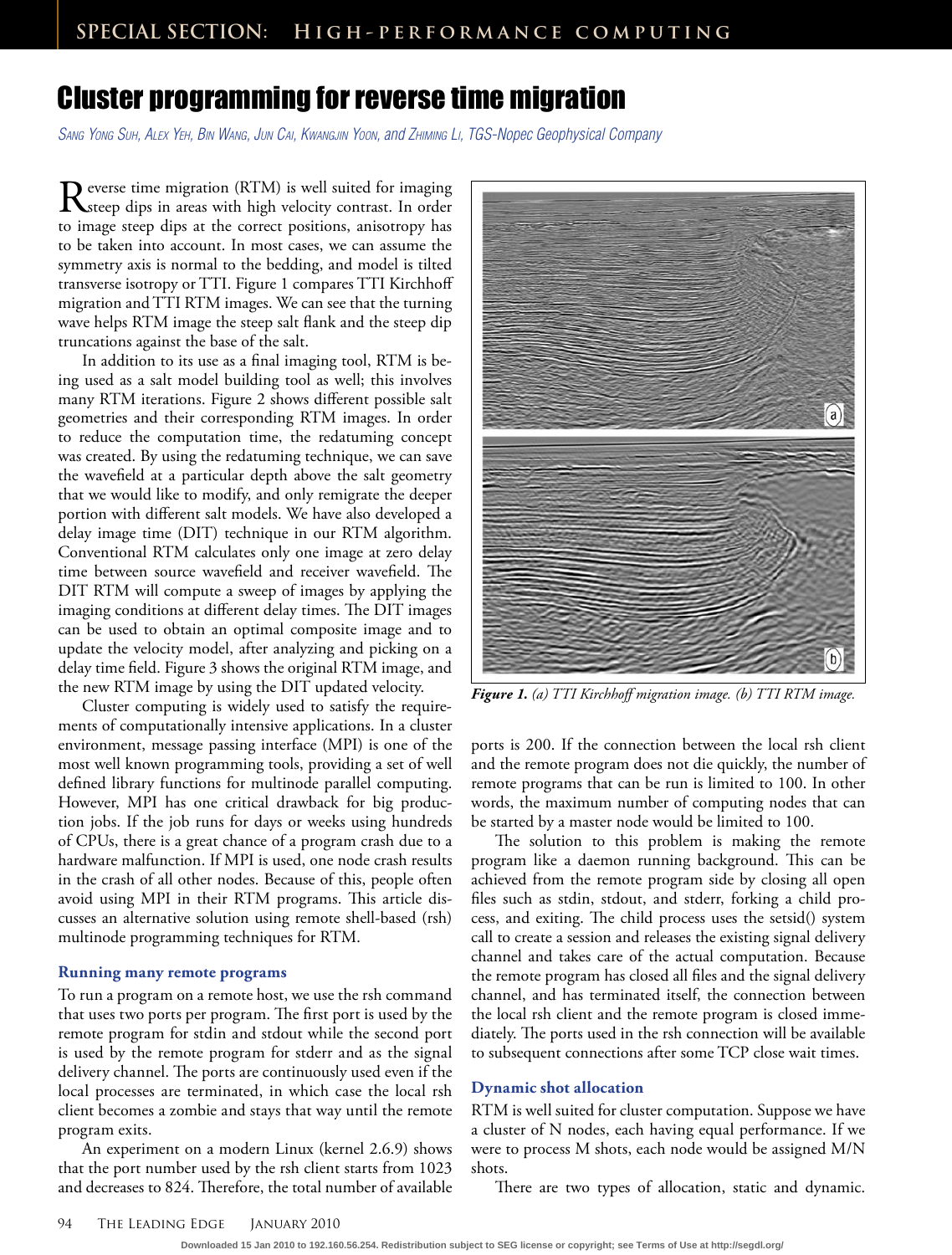

*Figure 2. (a), (b), and (c): Different possible salt geometries. (d), (e), and (f): Corresponding RTM images.*

In the static allocation, a node is assigned with a predefined number of shots. For example, the shots assigned on the first node would be 1, N+1, 2N+1 .., and the shots assigned on the second node would be  $2$ ,  $N+2$ ,  $2N+2$  ..., and so on. As an aside, if the cluster is composed of different CPU models, the above scheme would not be acceptable. We would expect permanent failure of nodes during the computation. On the other hand, we might have a generous friend who would donate some idle nodes which could be added to the computation.

Dynamic allocation assigns a node one shot at a time. If a node finishes the shot, it contacts the master server to do the following four tasks: (1) read from the shot list; (2) mark the current shot as completed; (3) find the next shot to process and flag it as assigned; and (4) write to the shot list.

The tasks must occur sequentially, i.e., if a process is executing the tasks, no other processes are allowed to do the job. Otherwise a disaster occurs known as racing condition.

To protect against racing, a server could be run on the

master node and manage the shot list exclusively. If a remote node connects, the server assigns, one by one, a shot to the connecting node. This is a network program involving a server and multiple clients. However, network programming is error-prone and it is very difficult to write a reliable program, especially one operating in a heavily congested network environment, which is often the case with large clusters.

One simple method is to split the seismic data into many small files, each containing just one shot gather, and put them in a common directory residing on an NFS-mounted partition. A computing node tries to move a file from the common directory to its own unique directory. If the operation fails (i.e., if the file is not found from the destination directory), we know that another process has taken the file. Note that the destination directory must reside on the same partition as the source directory because it exploits the atomic behavior of the Unix rename system call.

A cleaner method would be to use a shot database of multiple records each having six fields: shot number; seismic data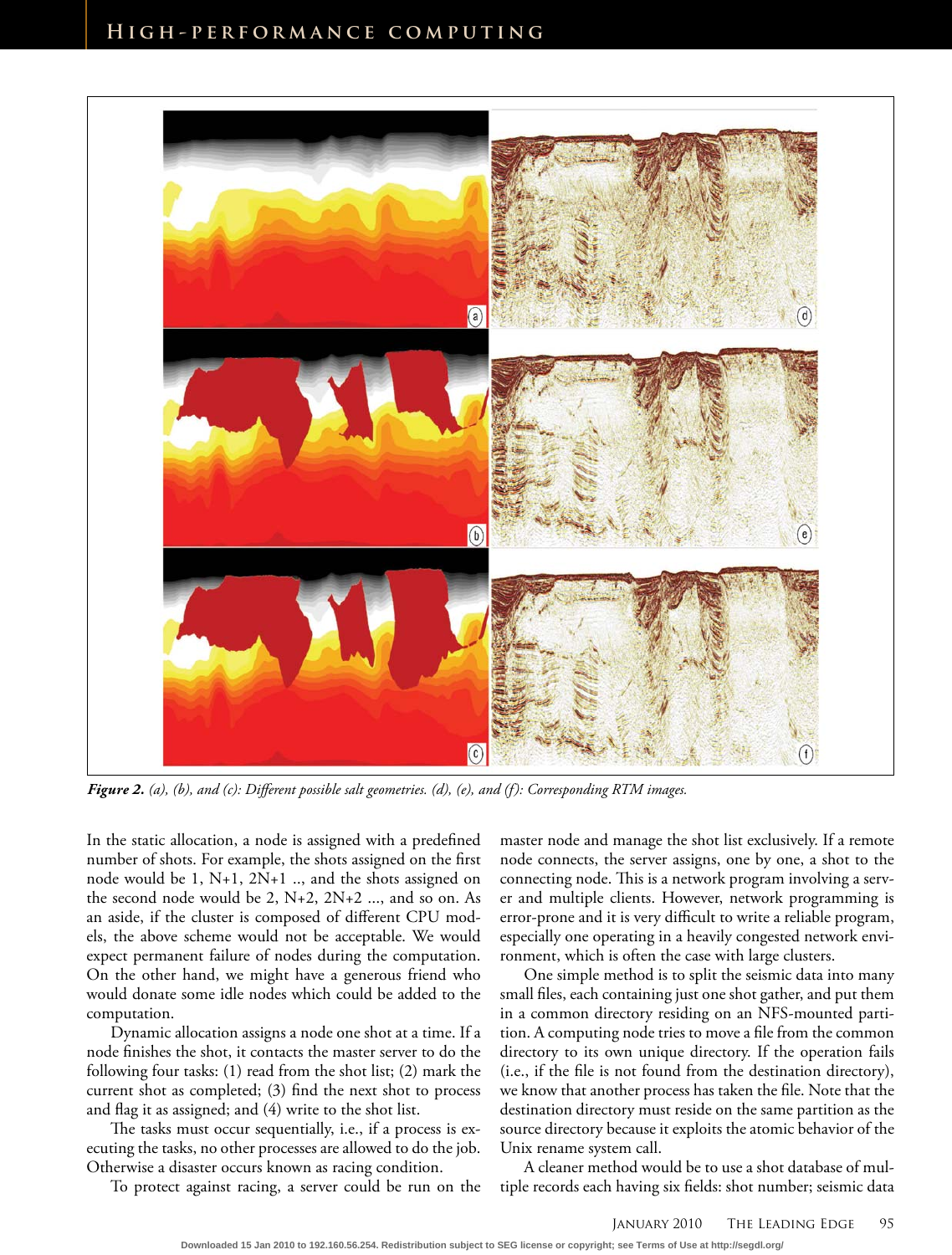

*Figure 3. RTM images before (a) and after (b) DIT velocity update.*

file number; byte offset of the first trace of the shot gather within the data file; migration start time; migration end time; and the node number of the working node.

The first three fields enable direct access of the first trace of a shot. The remaining three fields record the processing history.

During the setup, an initialization program examines the seismic data files and creates the shot database. For each available node, the program allocates a shot, runs the migration program on the node with that shot, records the start time, and updates the database.

Upon completion of the shot, a computing node contacts the master node and starts a program that reads the shot database, marks the current shot as completed by entering the migration end time, fetches the next shot to be processed, and updates the database. To prevent racing condition, the program accesses the shot database exclusively using lockf(), a C library function, which is an interface to the fcntl() system call.

There are other Unix-locking techniques that exploit the atomic nature of some system calls on file operation. These techniques create and use an ancillary file, generally known as a dotfile or lockfile, as an indicator that the process has locked the resource. If the ancillary file exists, the database is locked by some other processes; otherwise the calling process must create the ancillary file to lock the database.

One frequently used technique exploits the fact that the link() system call fails if the name of the new link to the file already exists. The actual implementation first creates a unique temporary file whose name is generally derived from the process ID. Then an attempt is made to create a hard link having the new name of common ancillary lockfile against

the already created temporary file. The link system call fails if the name of the new link already exists, and we know that another process has locked the database already.

Traditionally file locking over NFS especially using flock(), a BSD style system call, was unreliable. Therefore, the computing node would contact the master node to create a remote process and would perform the lock operation remotely either using lockf() or an ancillary lockfile. Running a remote shell process with some arguments can be accomplished using the popen() C library call. Also, receiving the result can be accomplished by the fread() function using the file pointer returned by the popen() function.

## **Recovering from network congestion**

A problem occurs if a large number of computing nodes try to contact the master node in a relatively short time window. If this happens, the cluster network would be congested. Also, there will be no more network ports available for a new remote shell connection. The situation is similar to an Internet server which is under a distributed denial of service (DDoS) attack.

Unix serves remote shells with the help of an Internet super server such as inetd or xinetd, and many Linux distributions including Red Hat use xinetd as the front-end server to rshd, the remote shell server program. If the rate of incoming connections to a specific port exceeds a certain rate, the program xinetd disables service for a certain amount of time. This is controlled by the cps attribute of xinetd.conf(5), the Extended Internet Service Daemon configuration file. The cps attribute takes two arguments. The first argument is the number of maximum allowable incoming connections per second, and the second argument is the number of seconds to wait before re-enabling the service. The default for this setting is 50 incoming connections and a 10-s wait time, although the actual setting varies from Linux vendor to vendor.

Therefore, the client program must anticipate the network congestion, or the attempted connection to the master server could result in failure. If failure occurs, the client should retry after waiting a sufficiently long time.

# **Stacking the result**

Each computing node maintains its own migration image on a local disk. Therefore the sum of these images yields the total migration image. The MPI provides a library function, MPI\_Reduce(), exactly for this purpose. However, experience shows that IP-based MPI is almost useless on a large and busy cluster environment.

A practical solution to the busy and congested cluster environment would be using a multithreaded program. The program allocates an accumulating image buffer and creates a certain number of threads, each reading a partial migration image on the remote node and accumulating these data in the buffer. The racing condition is easily avoided using a set of mutexes. The stacking performance is relatively good because the relatively time consuming disk read operation is running in parallel. Also, the network transmission is more reliable than NFS because it is using TCP rather than UDP.